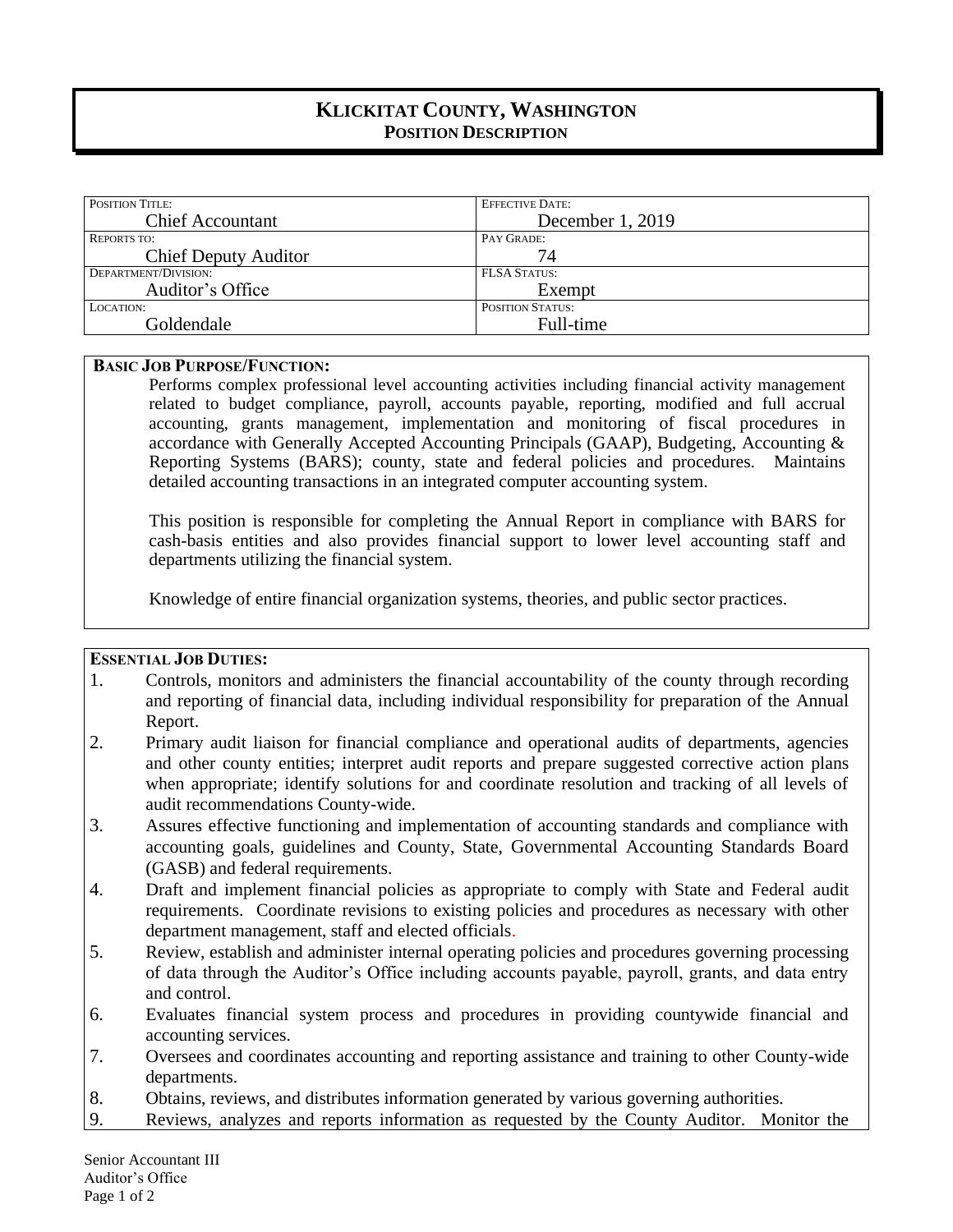County's financial records to assure compliance with GASB and federal requirements.

- 10. Audit budgetary changes, modifications, or supplements processed to the adopted final budget.
- 11. Audit activities of the Auditor's Office.
- 12. Oversees monthly reporting and remittance of State excise, use and Business & Occupation taxes.
- 13. Plan, develop, implement and oversee adherence to goals and objectives of accounting, financial reporting, budgeting, internal audit, and grants management functions.
- 14. Oversees, administers, and participates as needed in the examination of county and county sponsored agency financial records and systems.
- 15. Perform accounting period end review on accounting software system, analyze reports to ensure the financial system is in balance and system suspense is clear of transactions.
- 16. Reviews, analyzes, and produces special reports and studies as required by the Auditor. Provide monthly, quarterly and annual financial reports for all departments. Provide financial support for departments and special districts.
- 17. Maintains and controls the general or subsidiary ledgers, balancing operations, pre-auditing functions, and various other accounting and clerical accounts maintenance activities such as payables, billings, and related functions.

### **ADDITIONAL JOB DUTIES:**

- 1. Performs other related duties as assigned.
- 2. Attend and support Cayenta Financial Support Team functions including system testing and end user training development and delivery.

# **REQUIREMENTS/MINIMUM QUALIFICATIONS:**

- ➢ Knowledge upon entry of GAAP (Generally Accepted Accounting Principles); BARS (Budgeting, Accounting & Reporting System); GASB (Governmental Accounting Standards Board); financial theories and principles including audit functions; laws and regulations governing area of assignment; practices & principles of project management. Experience with fund accounting and activity-based costing. Confidentiality is also a requirement.
- ➢ Bachelor's degree in accounting, finance, or related field and eight (8) or more years of related, progressively responsible administrative accounting experience in a public agency utilizing fund accounting and/or in public accounting firm servicing clients who use fund accounting.

Knowledge of governmental accounting using modified accrual and cash basis accounting methodology.

Licenses, Certificates, and Other Requirements Certified Public Accountant (CPA) required

# **WORKING CONDITIONS**

Duties are preformed primarily in an office environment and sedentary work, requiring sitting most of the time. This position requires the ability to perform those activities to complete the essential functions of the job, either with or without reasonable accommodation. The position requires continuous and/or frequent talking, repetitive motions of hand/wrists, hearing, and handling. Mental activities required by the employee in this position include decision making, interpersonal skills, supervisory skills, teamwork, creativity, customer service, mentoring, use of discretion, presentations/teaching, problem analysis, negotiation, ability to work in distracting environments and the ability to perform math and to read, write, speak and understand English. Required